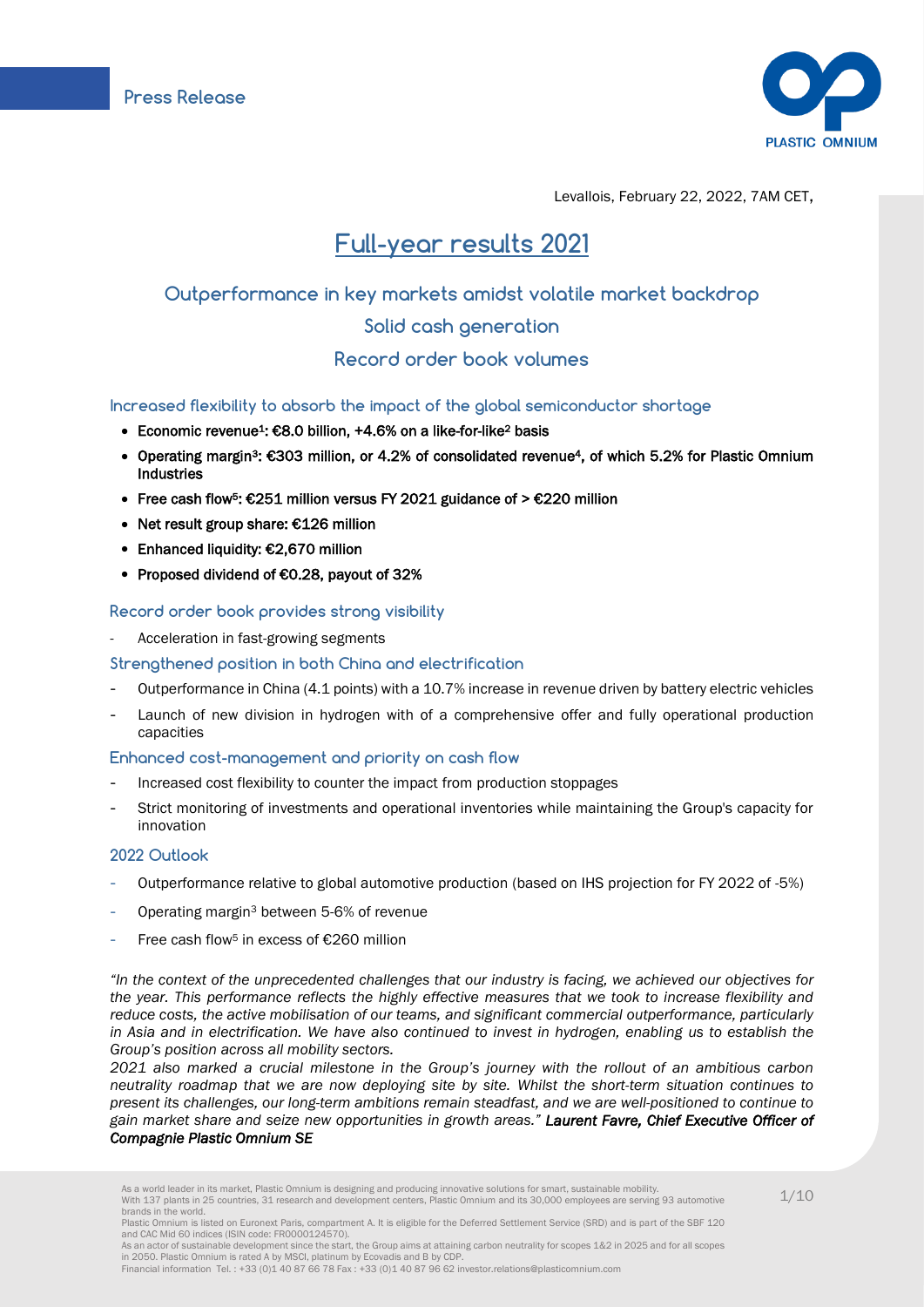

The Board of Directors of Compagnie Plastic Omnium SE, chaired by Laurent Burelle, met on February 17, 2022 to approve the consolidated financial statements for the year ended December 31, 2021.

| In $\epsilon$ millions                    | 2020             | 2021  | Change                    |  |
|-------------------------------------------|------------------|-------|---------------------------|--|
| Economic revenue <sup>1</sup>             | 7,732            | 8,017 | $+3.7%$                   |  |
|                                           |                  |       | $+4.6\%$ LfL <sup>2</sup> |  |
| Consolidated revenue <sup>4</sup>         | 7,073            | 7,233 | $+2.3%$                   |  |
|                                           |                  |       | $+3.3\%$ LfL <sup>2</sup> |  |
| Gross margin                              | 642              | 830   | $+29.2%$                  |  |
| (% of consolidated revenue <sup>4</sup> ) | 9.1%             | 11.5% |                           |  |
| Operating margin <sup>3</sup>             | 118              | 303   | +€185 million             |  |
| (% of consolidated revenue <sup>4</sup> ) | 1.7%             | 4.2%  | $+2.5$ pts                |  |
| Net result group share                    | $-251$           | 126   | +€377 million             |  |
| EBITDA <sup>6</sup>                       | 648              | 771   | +€123 million             |  |
| (% of consolidated revenue <sup>4</sup> ) | 9.2%             | 10.7% | $+1.5$ pt                 |  |
| Investments                               | $\overline{374}$ | 294   | -€80 million              |  |
| Free cash-flow <sup>5</sup>               | $\overline{34}$  | 251   | +€217 million             |  |
| Net debt <sup>7</sup> at 31/12            | 807              | 854   | +€47 million              |  |
| Net debt7/equity                          | 41%              | 41%   | stable                    |  |
| Net debt7/EBITDA <sup>6</sup>             | 1.2              | $1.1$ | $-0.1$                    |  |

Plastic Omnium's financial performance in 2021 reflects a stark contrast between the first and second semesters, reflecting market conditions and in particular, the shortages of electronic components.

In the first half of 2021, Plastic Omnium reported a sharp rebound in earnings as the market recovered from COVID-related plant shutdowns in the prior year, this despite the first signs of disruptions caused by semiconductor shortages.

In the second half of 2021, the market faced an acceleration in semiconductor shortages with a loss of production of 5.5 million vehicles worldwide. Against this backdrop, the Group recorded a decline in revenue and operating margin<sup>3</sup> compared to H2 2020. This decline has been contained thanks to reinforced measures to improve flexibility and optimise costs.

Plastic Omnium is listed on Euronext Paris, compartment A. It is eligible for the Deferred Settlement Service (SRD) and is part of the SBF 120 and CAC Mid 60 indices (ISIN code: FR0000124570). As an actor of sustainable development since the start, the Group aims at attaining carbon neutrality for scopes 1&2 in 2025 and for all scopes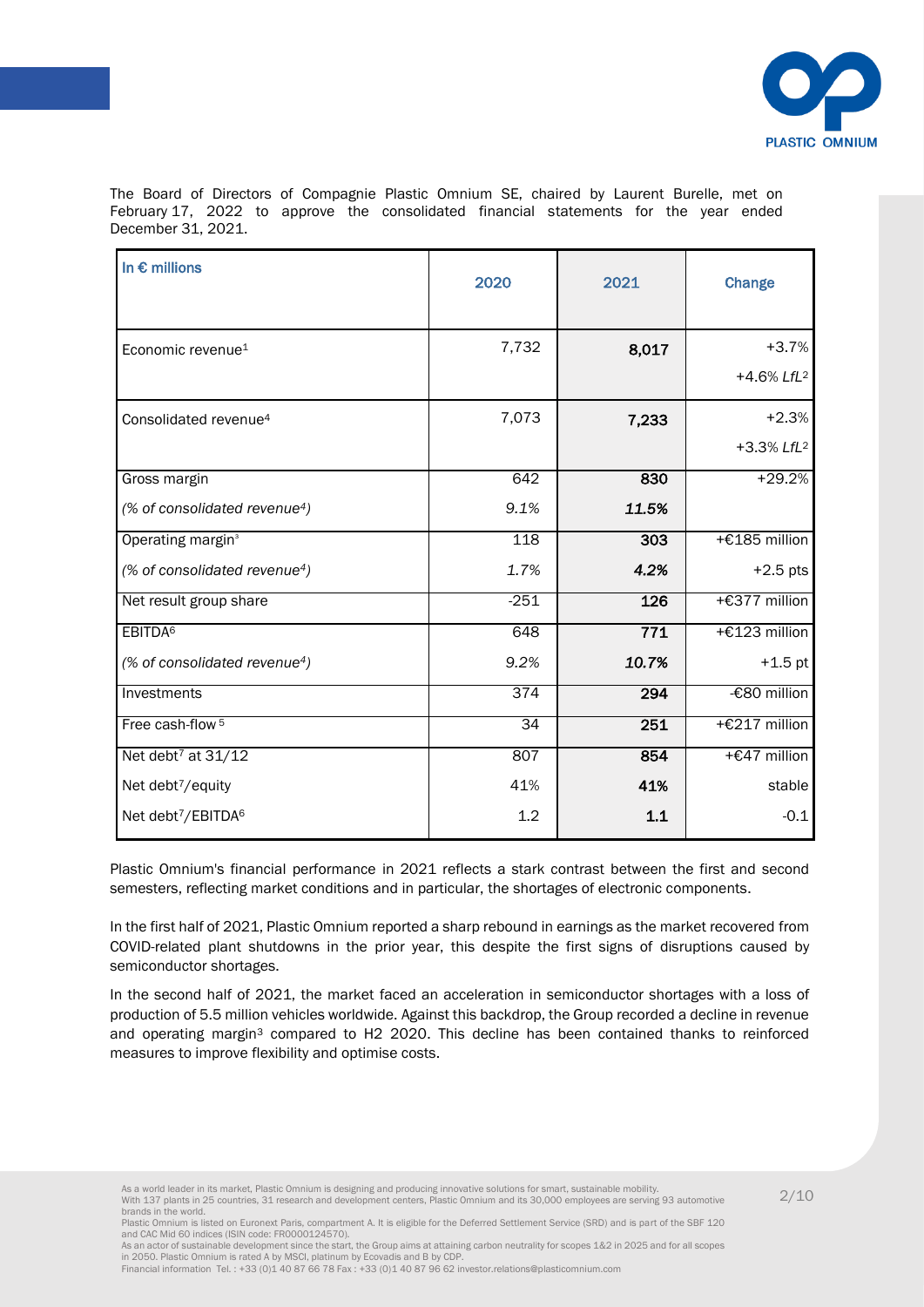

| In $\epsilon$ millions                                         | H1 2021 | H <sub>2</sub> 2021 | H <sub>2</sub> 2020 |
|----------------------------------------------------------------|---------|---------------------|---------------------|
| Economic revenue <sup>1</sup>                                  | 4,138   | 3,879               | 4,499               |
| Consolidated revenue <sup>4</sup>                              | 3,784   | 3,449               | 4,111               |
| Operating margin <sup>3</sup>                                  | 234     | 69                  | 234                 |
| (% of consolidated revenue <sup>4</sup> )                      | 6.2%    | 2.0%                | 5.7%                |
| Net result group share                                         | 142     | $-16$               | 152                 |
| EBITDA <sup>6</sup>                                            | 461     | 310                 | 477                 |
| (% of consolidated revenue <sup>4</sup> )                      | 12.2%   | 9.0%                | 11.6%               |
| Investments                                                    | 149     | 144                 | 148                 |
| Free cash-flow <sup>5</sup>                                    | 151     | 100                 | 605                 |
| Net debt <sup>7</sup> at the end of the period                 | 890     | 854                 | 807                 |
| Net debt <sup>7</sup> /Equity                                  | 44%     | 41%                 | 41%                 |
| Net debt <sup>7</sup> /EBITDA <sup>6</sup> (rolling 12 months) | 0.9     | $1.1$               | 1.2                 |
| Net debt7/EBITDA <sup>6</sup> (half year basis annualised)     | 1.0     | 1.4                 | 0.8                 |

## Economic revenue<sup>1</sup> of  $\in$ 8,017 million, up 4.6% on a like-for-like<sup>2</sup> basis

In 2021, semiconductor shortages reduced global automotive production by 9.6 million vehicles compared to the initial IHS forecast at the start of the year. Global production output came to 74.1 million vehicles in 2021 versus 71.5 million in 2020, a year that saw the onset of the pandemic.

In this context, the Group's economic revenue<sup>1</sup> (including the share of revenue of joint ventures, notably in China) amounted to  $\epsilon$ 8,017 million, up by 3.7%, and 4.6% at constant scope and exchange rates<sup>2</sup> compared to 2020, including a negative currency impact of €66 million.

Plastic Omnium business activities significantly outperformed automotive production in Europe (outperformance of 5.3 points), North America (outperformance of 2.9 points), China (outperformance of 4.1 points) and Asia, excluding China (outperformance of 10.3 points).

The Group's geographical mix led to a 1-point outperformance at Group level, driven by both the Industries (+0.9 point) and Modules (+1.2 point) business segments.

Plastic Omnium's 2021 consolidated revenue<sup>4</sup> amounted to €7,233 million, up by 3.3% at constant scope and exchange rates2.

Plastic Omnium is listed on Euronext Paris, compartment A. It is eligible for the Deferred Settlement Service (SRD) and is part of the SBF 120 and CAC Mid 60 indices (ISIN code: FR0000124570). As an actor of sustainable development since the start, the Group aims at attaining carbon neutrality for scopes 1&2 in 2025 and for all scopes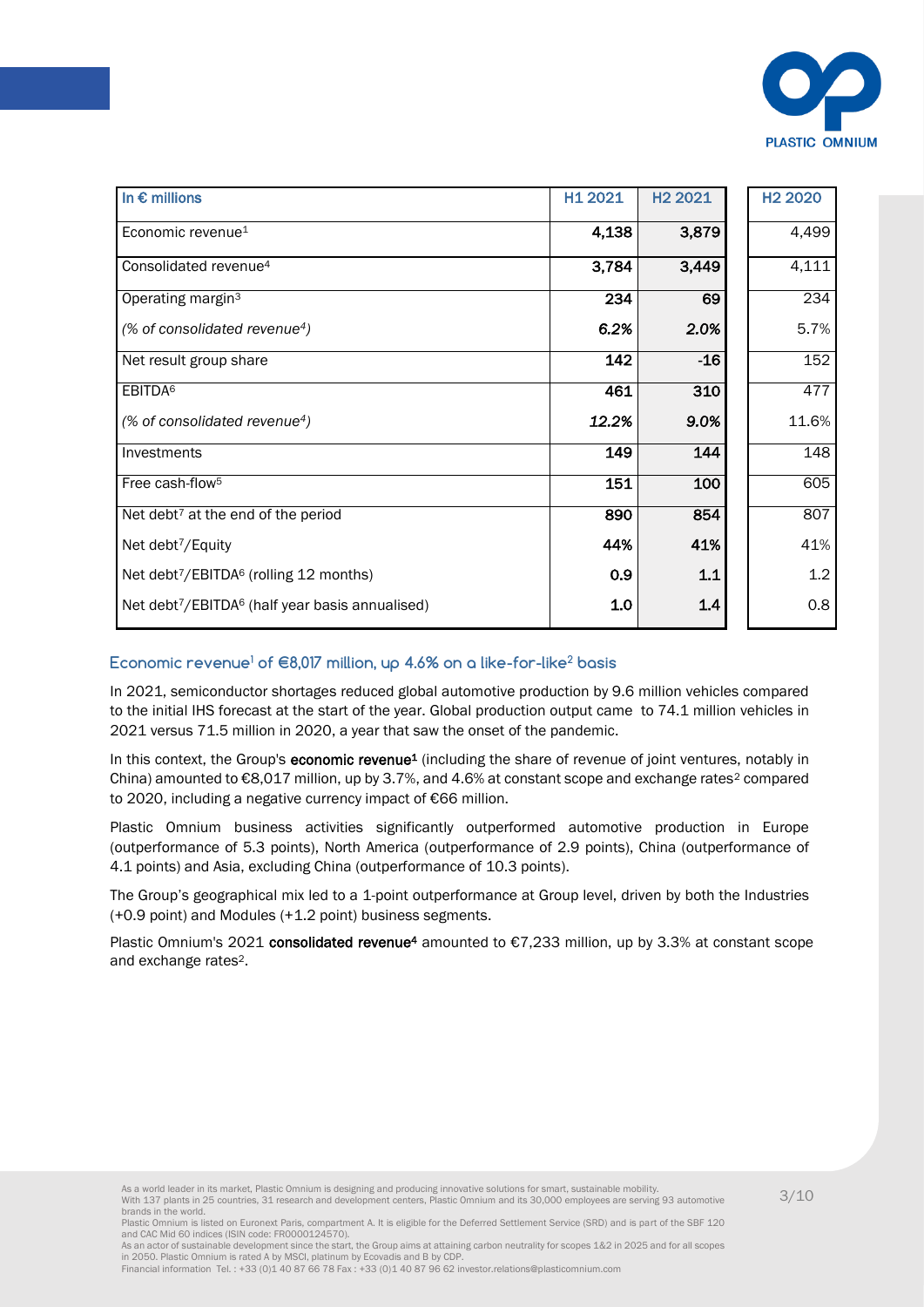

| In $\epsilon$ millions<br>by business line | 2020  | 2021  | Change    | Change LfL <sup>2</sup> |
|--------------------------------------------|-------|-------|-----------|-------------------------|
| <b>Plastic Omnium Industries</b>           | 5,628 | 5,826 | $+3.5%$   | $+4.5%$                 |
| <b>Plastic Omnium Modules</b>              | 2,104 | 2,191 | $+4.1%$   | $+4.8%$                 |
| Economic revenue <sup>1</sup>              | 7,732 | 8,017 | $+3.7%$   | $+4.6%$                 |
| Joint ventures                             | 659   | 784   | $+19.0\%$ | $+17.6%$                |
| <b>Plastic Omnium Industries</b>           | 5,143 | 5,239 | $+1.9%$   | $+3.1%$                 |
| <b>Plastic Omnium Modules</b>              | 1,931 | 1,994 | $+3.3%$   | $+4.0%$                 |
| <b>Consolidated revenue<sup>4</sup></b>    | 7,073 | 7,233 | $+2.3%$   | $+3.3%$                 |

## Plastic Omnium continues to strengthen its position in markets with high-growth potential

The fast-growing electric vehicle segment accounted for  $8\%$  of the Group's economic revenue<sup>1</sup> (outperforming the total market by 2 points) in 2021 compared with 5% in 2020. Excluding the fuel systems market, the Group's share reached 12% (outperformance of 6 points) versus 7% in 2020, demonstrating strong momentum in market share gains. Performance was driven by the success of Plastic Omnium's attractive range of automotive parts that help reduce the weight and fuel consumption of electric vehicles, as well as by its range of modules that optimize production processes.

revenue<sup>1</sup>. In 2021, revenue in China rose 10.7% at constant scope and exchange rates<sup>2</sup> to €939 million, China, the world's largest automotive market, accounts for a growing share of the Group's economic representing an outperformance of 4.1 points. The country now accounts for 12% of Plastic Omnium's economic revenue1, versus 11% in 2020 and 9% in 2019. This growth was driven by the reinforced leadership positions of the Industries business and by the ramp-up of Modules, particularly in the electric vehicle segment.

| In $\epsilon$ millions and in % of<br>turnover By geographical area | 2020           | 2021           | Change   | Change LfL <sup>2</sup> | Outperformance<br>vs. automotive<br>production |
|---------------------------------------------------------------------|----------------|----------------|----------|-------------------------|------------------------------------------------|
| Europe                                                              | 4,186<br>54.1% | 4,210<br>52.5% | $+0.6%$  | $+0.5%$                 | $+5.3$ pts                                     |
| North America                                                       | 2,064<br>26.6% | 2,048<br>25.5% | $-0.8%$  | $+2.9%$                 | $\overline{+}2.9$ pts                          |
| China                                                               | 823<br>10.6%   | 939<br>11.7%   | $+14.2%$ | $+10.7%$                | $+4.1$ pts                                     |
| Asia excluding China                                                | 497<br>6.4%    | 571<br>7.1%    | $+14.9%$ | $+17.9%$                | $+10.3$ pts                                    |
| Other                                                               | 163<br>2.1%    | 249<br>3.1%    | $+53.1%$ | $+62.3%$                |                                                |
| Economic revenue <sup>1</sup>                                       | 7,732          | 8,017          | $+3.7%$  | +4.6%                   | $+1.0$ pt                                      |
| Joint ventures                                                      | 659            | 784            | $+19.0%$ | $+17.6%$                |                                                |
| Consolidated revenue <sup>4</sup>                                   | 7,073          | 7,233          | $+2.3%$  | $+3.3%$                 | $-0.3$ pt                                      |

Plastic Omnium is listed on Euronext Paris, compartment A. It is eligible for the Deferred Settlement Service (SRD) and is part of the SBF 120 and CAC Mid 60 indices (ISIN code: FR0000124570). As an actor of sustainable development since the start, the Group aims at attaining carbon neutrality for scopes 1&2 in 2025 and for all scopes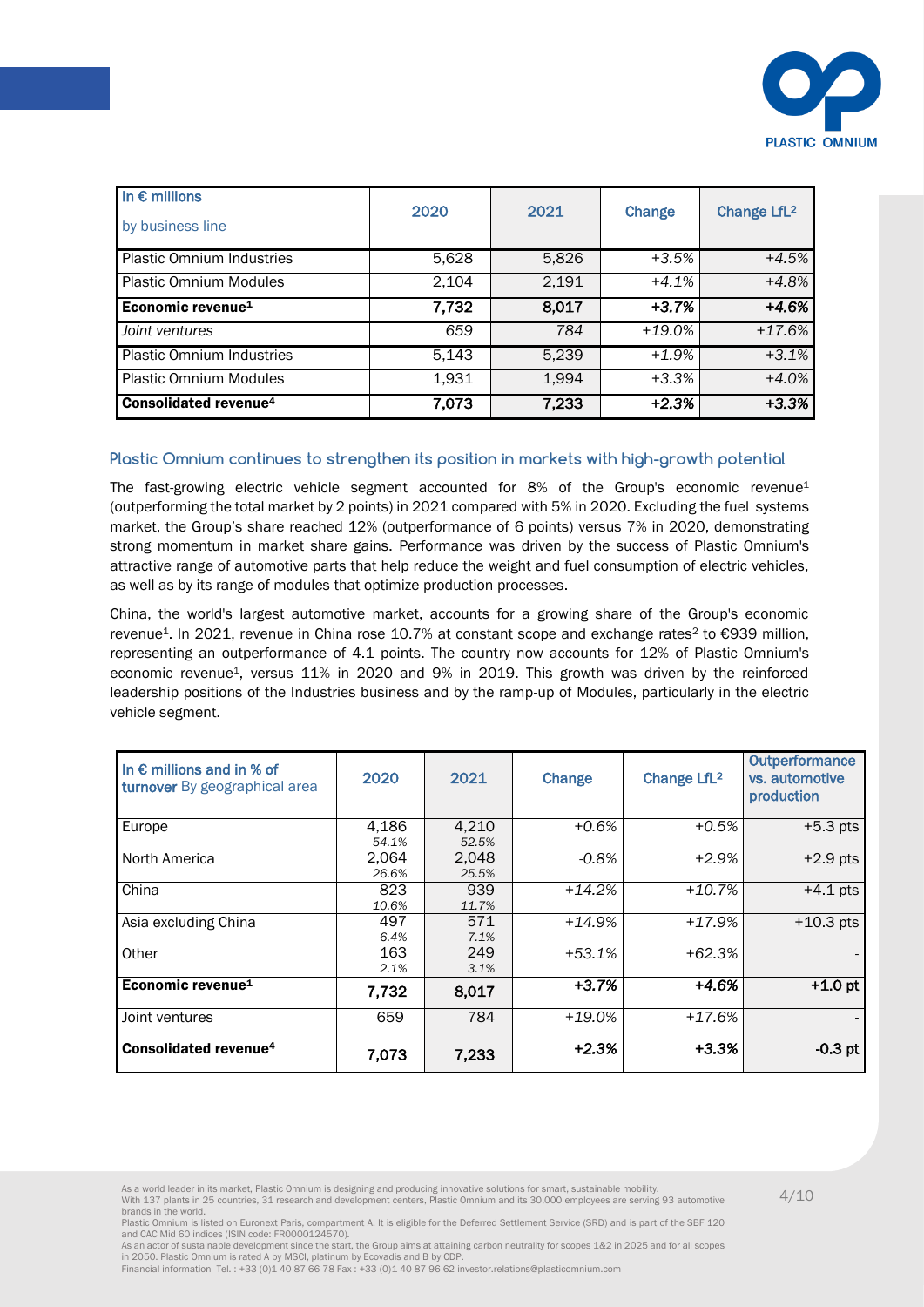

In Europe, Plastic Omnium's revenue amounted to €4,210 million, up 0.5% at constant scope and exchange rates<sup>2</sup>, while automotive production declined by 4.8%. The 5.3 point outperformance was driven primarily by the success of the modular offering in Germany and growth in Plastic Omnium Industries revenue in France.

In North America, Plastic Omnium's revenue amounted to €2,048 million, up 2.9% at constant scope and exchange rates<sup>2</sup> thanks to the ramp-up of the plants launched since 2018 and this, despite a stable automotive production output.

In Asia excluding China, Plastic Omnium's revenue amounted to €571 million, a climb of 17.9% at constant scope and exchange rates<sup>2</sup> in a market that grew by 7.5%. The business benefited from good growth dynamics in Japan, India, Thailand and Malaysia.

In the fourth quarter of 2021, global automotive production declined by 10.3% compared with the same period in 2020, with a strong impact in Europe and, to a lesser extent, North America. Given the Group's geographic mix, Plastic Omnium recorded economic revenue<sup>1</sup> of €2,087 million in the fourth quarter, down 13.1% and 14.3% at constant scope and exchange rates2.

## Resilient financial performance

In 2021, the consolidated gross margin amounted to €830 million versus €642 million in 2020, representing 11.5% of consolidated revenue<sup>4</sup> versus 9.1% in 2020.

estimated to be  $\epsilon$ 160 million on the level of operating margin, with production stoppages representing by Market volatility in 2021 and the slowdown of the rebound post-Covid due to global semiconductor shortages have led to erratic interruptions in production and plant closures lasting several weeks. At the same time, raw material and transportation costs rose in several countries. The impact of these exogenous factors is far the major part of these costs.

In addition to aforementioned flexibility improvement measures, the OMEGA transformation plan, initiated in 2020, enabled the Group to limit the financial impact of production losses. The two key initiatives, indirect purchasing and design and development, contributed as planned to €100 million in run-rate savings in 2021.

At the same time, the Greer plant in the United States generated positive operating margin and net income in 2021 thanks to a rigorous action plan and a sustained ramp-up.

In 2021, EBITDA<sup>6</sup> was €771 million (10.7% of consolidated revenue<sup>4</sup>) compared to €648 million (9.2% of consolidated revenue<sup>4</sup>) in 2020. The Industries business achieved an EBITDA<sup>6</sup> margin of 12.9% compared to 11% in 2020. In the second half of the year, EBITDA<sup>6</sup> amounted to  $\epsilon$ 310 million (9.0% of revenue) compared to €477 million in the second half of 2020 (11.6% of revenue) and €461 million in the first half of 2021 (12.2% of revenue).

In 2021, the Group's operating margin<sup>3</sup> amounted to €303 million and represented 4.2% of consolidated revenue4, of which €271 million for Plastic Omnium Industries (5.2% of revenue) and €32 million for Plastic Omnium Modules (1.6% of revenue). The Modules business provides design, development, assembly and logistics for front-end modules and requires relatively lower investment and performance should be assessed in light of this context.

In the second half of the year, given the sharp acceleration in the shortage of semiconductors, the Group's operating margin<sup>3</sup> amounted to €69 million, representing 2.0% of revenue (2.5% for Plastic Omnium Industries and 0.7% for Plastic Omnium Modules), compared to €234 million or 5.7% of revenue in the second half of 2020.

As a world leader in its market, Plastic Omnium is designing and producing innovative solutions for smart, sustainable mobility.<br>With 137 plants in 25 countries, 31 research and development centers, Plastic Omnium and its brands in the world.

Plastic Omnium is listed on Euronext Paris, compartment A. It is eligible for the Deferred Settlement Service (SRD) and is part of the SBF 120 and CAC Mid 60 indices (ISIN code: FR0000124570). As an actor of sustainable development since the start, the Group aims at attaining carbon neutrality for scopes 1&2 in 2025 and for all scopes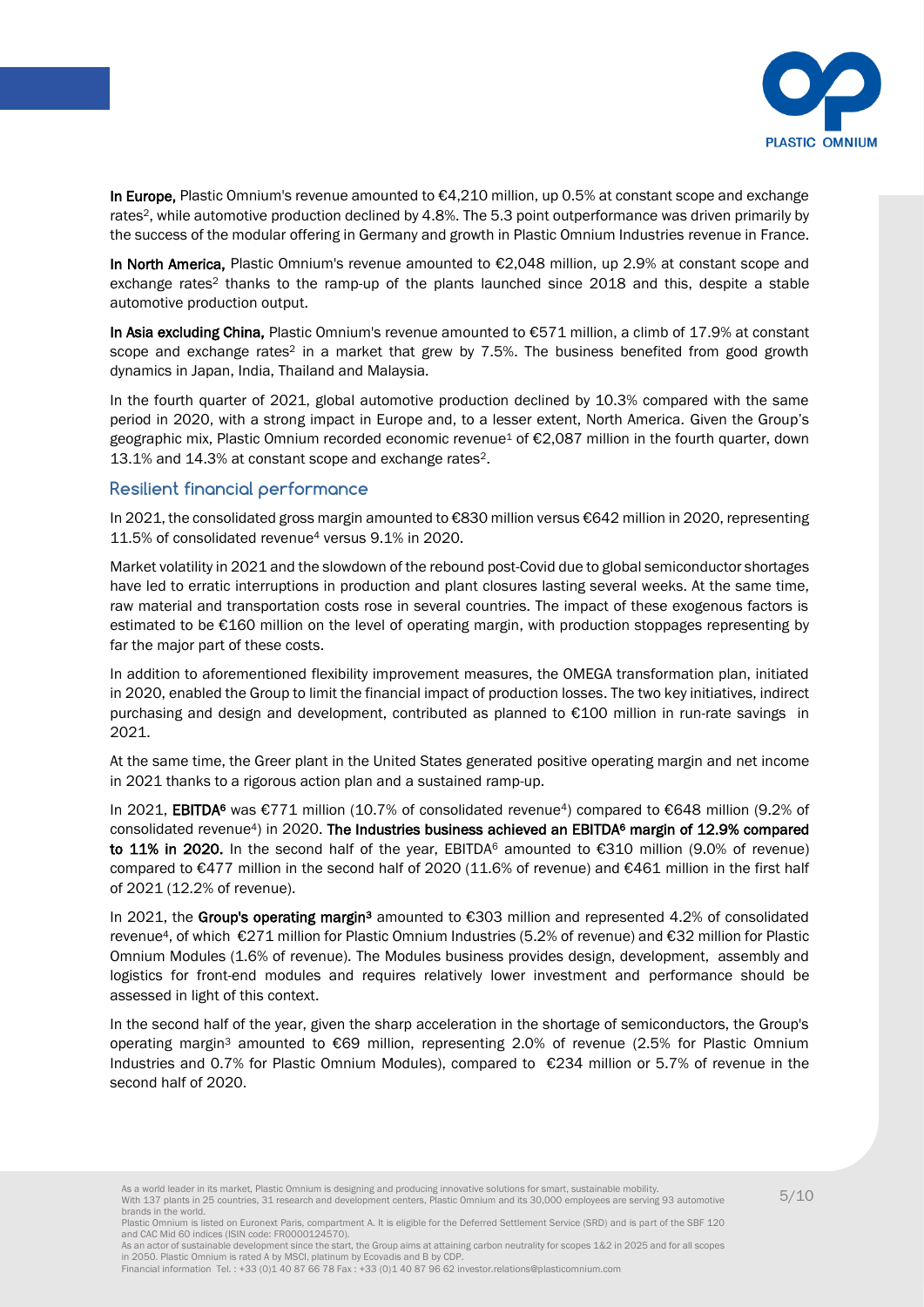

| In $\epsilon$ millions and in % of revenue<br>By business | 2020        | 2021        | H <sub>2</sub> 2020 | H <sub>2</sub> 2021 |
|-----------------------------------------------------------|-------------|-------------|---------------------|---------------------|
| Consolidated revenue <sup>4</sup>                         | 7,073       | 7,233       | 4,111               | 3,449               |
| <b>Plastic Omnium Industries</b>                          | 5,143       | 5,239       | 2,940               | 2,501               |
| <b>Plastic Omnium Modules</b>                             | 1,931       | 1,994       | 1,172               | 948                 |
| Operating margin <sup>3</sup>                             | 118<br>1.7% | 303<br>4.2% | 234<br>5.7%         | 69<br>2.0%          |
| <b>Plastic Omnium Industries</b>                          | 100<br>1.9% | 271<br>5.2% | 205<br>7.0%         | 62<br>2.5%          |
| <b>Plastic Omnium Modules</b>                             | 19<br>1.0%  | 32<br>1.6%  | 29<br>2.5%          | 0.7%                |

## Net result group share of €126 million

The Group recorded non-recurring expenses of €56 million in 2021 compared to €334 million in 2020. The sharp reduction is due to the absence of any significant impairment of assets in 2021. In 2020, the fall in volumes attributable to the pandemic and the slow recovery in global automotive production resulted in higher asset impairment charges.

of €60 million compared to a tax benefit of €31 million in 2020, related to deferred tax effects. Net financial expenses amounted to €51 million in 2021 (0.7% of revenue) compared to expenses of €69 million in 2020 as a result of a lower average cost of debt. In 2021, the Group recorded a tax expense

As a result, net result group share totalled €126 million in 2021, compared to a loss of €251 million in 2020, related to asset impairments of €255 million. In the second semestrer of 2021, in the context of deteriorating market conditions, net result group share amounted to -€16 million, with losses reduced by flexibility and cost optimization actions.

## Free cash flow<sup>5</sup> of €251 million compared to €34 million in 2020

In a volatile market with low visibility in the second half of 2021, the Company has been particularly prudent in its capital expenditure and working capital management.

Investments were limited to €294 million, or 4.1% of consolidated revenue<sup>4</sup> (compared with €374 million, or 5.3% in 2020), translating into a reduction of €80 million or 21.4% against 2020. With manufacturing capacity now in place to support future growth, Plastic Omnium is prioritizing investments in innovation, newgeneration radars, modules for electric vehicles and hydrogen, one of the Company's future growth drivers.

Working capital amounted to -€498 million at the end of 2021, compared to -€539 million in 2020. The modest deterioration of €41 million needs to be appreciated in a context unprecedented supply-chain pressures where erractic interruptions to production schedules has made inventory management particularly complex.

Thanks to this prudent approach, operating cash flow came to €616 million (versus €453 million in 2020) and free cash flow<sup>5</sup> €251 million, or 3.5% of consolidated revenue<sup>4</sup>, versus €34 million in 2020 (0.5%). After generating €151 million in free cash flow<sup>5</sup> in the first semester, the Company generated €100 million in free cash flow<sup>5</sup> in the second half of 2021

As a world leader in its market, Plastic Omnium is designing and producing innovative solutions for smart, sustainable mobility.<br>With 137 plants in 25 countries, 31 research and development centers, Plastic Omnium and its brands in the world.

Plastic Omnium is listed on Euronext Paris, compartment A. It is eligible for the Deferred Settlement Service (SRD) and is part of the SBF 120 and CAC Mid 60 indices (ISIN code: FR0000124570). As an actor of sustainable development since the start, the Group aims at attaining carbon neutrality for scopes 1&2 in 2025 and for all scopes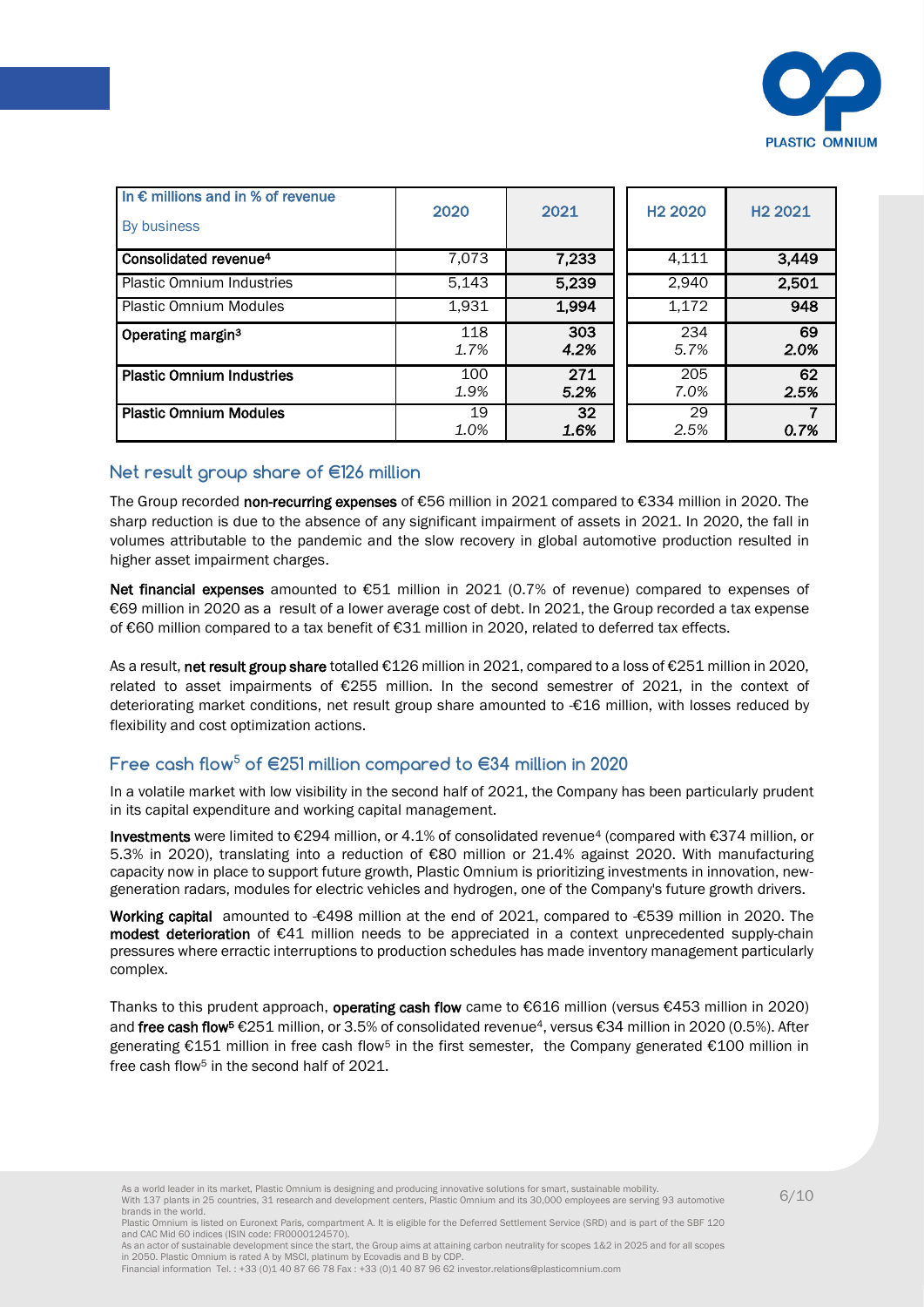

## A solid financial structure to support future growth

As of December 31, 2021, net debt<sup>7</sup> totalled €854 million, close to that of 2020 at €807 and considerably lower when excluding investments in EKPO.

In 2021, Compagnie Plastic Omnium SE paid €87 million in dividends based on its 2020 results (dividend of €0.49 per share, stable compared to 2019).

The Group's gearing ratio equates to 41% and net debt/EBITDA<sup>6</sup> to 1.1x leaving Plastic Omnium significant financial leeway to support future growth.

As of December 31, 2021, the Group had €2.7 billion of liquidity, including €0.8 billion in available cash and €1.9 billion of confirmed, undrawn credit facilities, with an average maturity of 3.9 years and no covenants.

## Dividend of €0.28 per share, pay-out of 32%

The Board of Directors will propose a dividend of €0.28 per share at the Shareholders' General Meeting on April 21, 2022,

The dividend will be paid on May 2, 2022, after approval by the Shareholders' General Meeting.

## Strengthened potential for growth and value creation in 2021

## $\bullet$   $\;\;$  Operational excellence: high level of activity in China

In 2021, Plastic Omnium completed 165 production launches, including 58 in China (35% of total launches), where momentum remains strong. Battery-electric vehicles now account for 21% of launches compared to 18% in 2020, reflecting Plastic Omnium's outperformance in this booming segment.

At the same time, in 2021, Plastic Omnium increased the content per vehicle with certain customers, particularly in regions with high development potential, both in electric vehicles and in ICE technologies in China (Geely), in Asia excluding China ( Mitsubishi) and North America (GM, Honda).

#### Creation of New Energies to capitalize on the boom in hydrogen

On January 1, 2022, Plastic Omnium launched it's New Energies division after regrouping existing hydrogen activities from its Clean Energy Systems' division and thus enabling the Group to expand its development across all mobility modes, including cars, trucks, buses, trains and aircraft.

With a promising order book (85 customers for 100 international projects), the New Energies activity realized significant progress in 2021 in its inductrial ramp-up with the creation of a full-scope offer (high-pressure tanks, fuel cells and integrated systems) and the set-up of a unique production capacity (10,000 highpressure tanks per year in Belgium and 10,000 fuel cells per year in Germany with EKPO, a joint venture with ElringKlinger).

Supported by 300 employees (including 200 engineers with 2 R&D centres in Europe and China), New Energies has also accelerated its commercial development: in addition to orders from integrators of hydrogen equipment for light commercial vehicles, the business has been chosen by Hyundai, one of the world's leading hydrogen players, to manufacture 33,000 hydrogen tanks per year in South Korea for a new automotive project (production starting from 2023). In early 2022, New Energies is the preferred partner to Airbus, via EKPO, to develop fuel cells for aviation.

As a world leader in its market, Plastic Omnium is designing and producing innovative solutions for smart, sustainable mobility.<br>With 137 plants in 25 countries, 31 research and development centers, Plastic Omnium and its brands in the world.

Plastic Omnium is listed on Euronext Paris, compartment A. It is eligible for the Deferred Settlement Service (SRD) and is part of the SBF 120 and CAC Mid 60 indices (ISIN code: FR0000124570). As an actor of sustainable development since the start, the Group aims at attaining carbon neutrality for scopes 1&2 in 2025 and for all scopes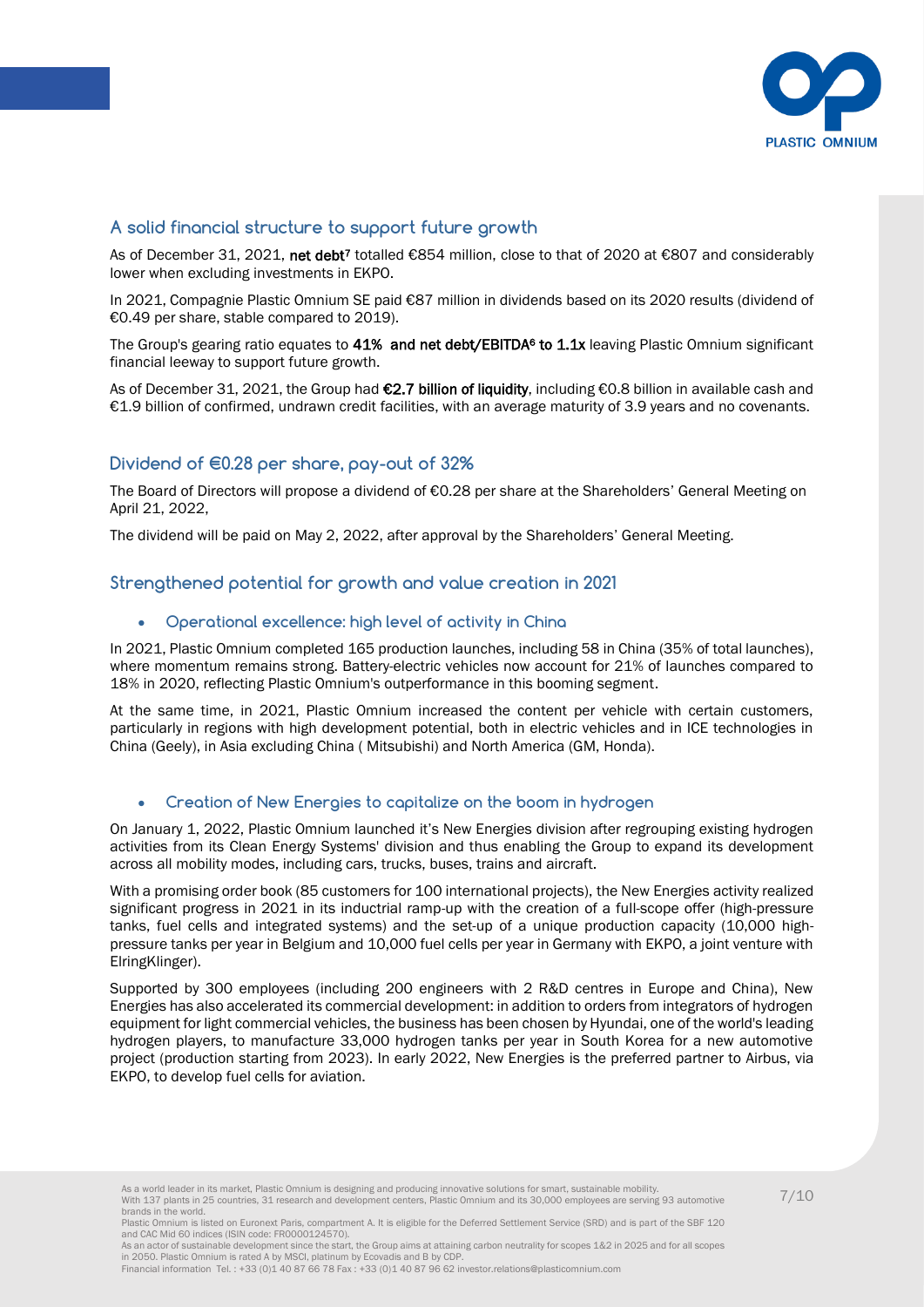

3 strategic partnerships have also been established with:

- Alstom, to produce high-end hydrogen storage systems for the rail industry from 2022 onwards;
- McPhy, to optimise hydrogen refuelling performance and establish a wider commercial offer;
- AVL, (an Austrian group specializing in powertrain engineering and electrification) to accelerate the market launch of high-powered integrated hydrogen systems.

#### Connected cars: strategic partnership to create a revolutionary radar

In 2021, Intelligent Exterior Systems signed a partnership with Greenerwave, a start-up specialising in the control of electromagnetic waves. This agreement covers the development of a 4D imaging radar, a real technological breakthrough in the field of autonomous vehicles. This unique technology makes it possible to use the entire body of a vehicle as an active surface and to achieve accuracy comparable to that of Lidars, but without the limitations (light, weather, etc.) that are otherwise associated with them. The new architecture of this radar makes it easy to integrate into vehicles and simplifies maintenance.

#### Sustainable development: an ambitious carbon neutrality plan

On December 8, 2021, Plastic Omnium detailed its carbon-neutrality roadmap with objectives qualified by the Science-Based Target initiative (SBTi) as being aligned with a 1.5°C trajectory. The Company commits to achieving carbon neutrality for scopes 1 and 2 in 2025, a 30% reduction in CO<sub>2</sub> emissions for scope 3 in 2030, and finally, carbon neutrality for all three scopes in 2050.

The success of this programme relies on the following levers:

- A 12% reduction in energy consumption across all sites by 2025, supported in partnership by Schneider Electric;
- Extensive sourcing of renewable electricity through solar panels and wind turbines installed on-site (more than 20 sites equipped by the end of 2022), as well as through long-term contracts (Power Purchase Agreements, PPA) in Europe and North America. By 2025, the Group will use almost exclusively renewable electricity;
- The use of carbon footprint as a criterion for supplier selection. The Group plans to set up training and a best practice exchange platform with all its suppliers;
- The development of a circular economy, by increasing the proportion of recycled material in our products, including painted parts, and by developing eco-design to prepare for products end of life cycle;
- Continued innovation in terms of product weight and aerodynamics to reduce impact during vehicle utilisation;
- Gaining market share in electric mobility (battery and hydrogen) where Scope 3 usage is reduced.

#### 2022 Outlook

Plastic Omnium has set its 2022 targets based on IHS' global automotive production forecast of 81 million vehicles (passenger vehicles < 3.5 T + light commercial vehicles), discounted by 5%\*.

This precautionary assumption takes into consideration the short-term challenges of the market (reduced visibility, inflation and tensions in labour markets) for which the Group will continue to respond with agility.

In the longer term, the Group's ambition is to actively participate in the automotive industry's transformation. In this regard, Plastic Omnium will continue to deploy production facilities in growth areas and pursue innovation to maintain its leadership positions and increase content per vehicle.

Plastic Omnium is listed on Euronext Paris, compartment A. It is eligible for the Deferred Settlement Service (SRD) and is part of the SBF 120 and CAC Mid 60 indices (ISIN code: FR0000124570). As an actor of sustainable development since the start, the Group aims at attaining carbon neutrality for scopes 1&2 in 2025 and for all scopes

in 2050. Plastic Omnium is rated A by MSCI, platinum by Ecovadis and B by CDP. Financial information Tel. : +33 (0)1 40 87 66 78 Fax : +33 (0)1 40 87 96 62 investor.relations@plasticomnium.com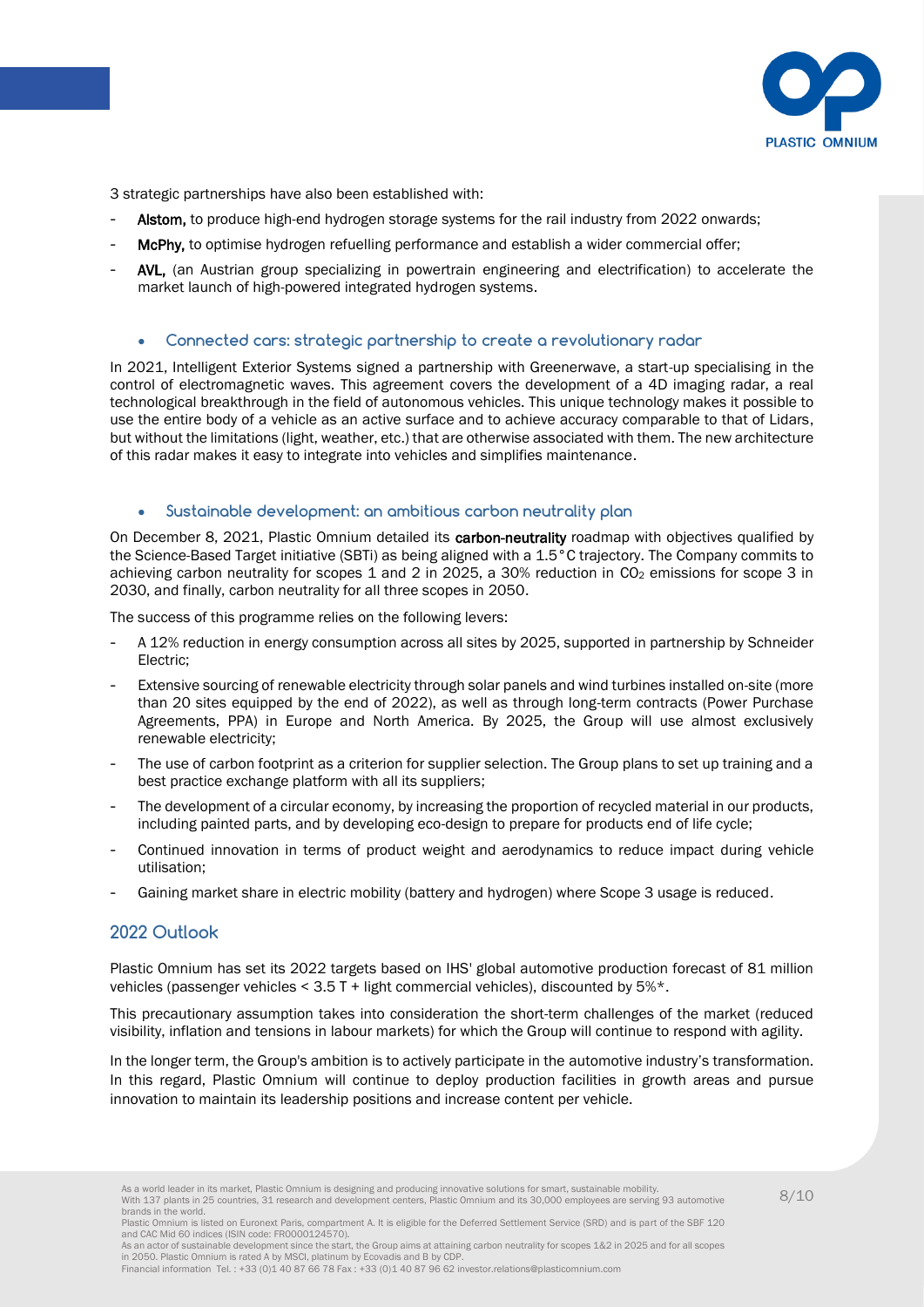

Plastic Omnium's sets it's 2022 targets as follows:

- Economic revenue<sup>1</sup> outperformance relative to global automotive production growth
- Operating margin<sup>3</sup> of between 5-6% of revenue
- Free cash flow<sup>5</sup> in excess of €260 million

Capital Markets Day on May 12, 2022: presentation of the Group's strategic vision 11:30 AM - 4:30 PM CET 8 AM - 10:30 AM EST

Webcast of the full-year results presentation

Compagnie Plastic Omnium SE's full-year 2021 results will be presented via a webcast on Tuesday, February 22, 2022 at 9:00 am (CET).

--------------------------------------------------

To follow the webcast, please click on the following link[: https://channel.royalcast.com/landingpage/plastic](https://channel.royalcast.com/landingpage/plastic-omnium-en/20220222_1/)[omnium-en/20220222\\_1/](https://channel.royalcast.com/landingpage/plastic-omnium-en/20220222_1/) 

If you wish to access the conference call, simply dial one of the following numbers:

- France: +33 (0) 1 70 37 71 66
- UK-Wide: +44 (0) 33 0551 0200
- Germany: +49 (0) 30 3001 90612
- Spain: +34 91 787 0777
- US: +1 202 204 1514

Then provide the operator with the code: Plastic Omnium

More detailed financial information is available at [www.plasticomnium.com.](http://www.plasticomnium.com/)

Global or regional automotive production data refers to IHS Markit's February 2022 forecast (passenger vehicles < 3.5 tonnes and light commercial vehicles). Data relating to the impact of the shortage of semiconductors on production and on the breakdown of sales by powertrain are taken from the IHS Markit's January 2022 forecasts.

*\* Supply disruptions - particularly of semiconductor components - continue to cause production cuts at several car manufacturers and suppliers. Plastic Omnium, which is indirectly affected, is managing this situation as closely as possible. Any significant change impacting these forecasts will be reported.*

As a world leader in its market, Plastic Omnium is designing and producing innovative solutions for smart, sustainable mobility.<br>With 137 plants in 25 countries, 31 research and development centers, Plastic Omnium and its brands in the world.

As an actor of sustainable development since the start, the Group aims at attaining carbon neutrality for scopes 1&2 in 2025 and for all scopes in 2050. Plastic Omnium is rated A by MSCI, platinum by Ecovadis and B by CDP. Financial information Tel. : +33 (0)1 40 87 66 78 Fax : +33 (0)1 40 87 96 62 investor.relations@plasticomnium.com

Plastic Omnium is listed on Euronext Paris, compartment A. It is eligible for the Deferred Settlement Service (SRD) and is part of the SBF 120 and CAC Mid 60 indices (ISIN code: FR0000124570).